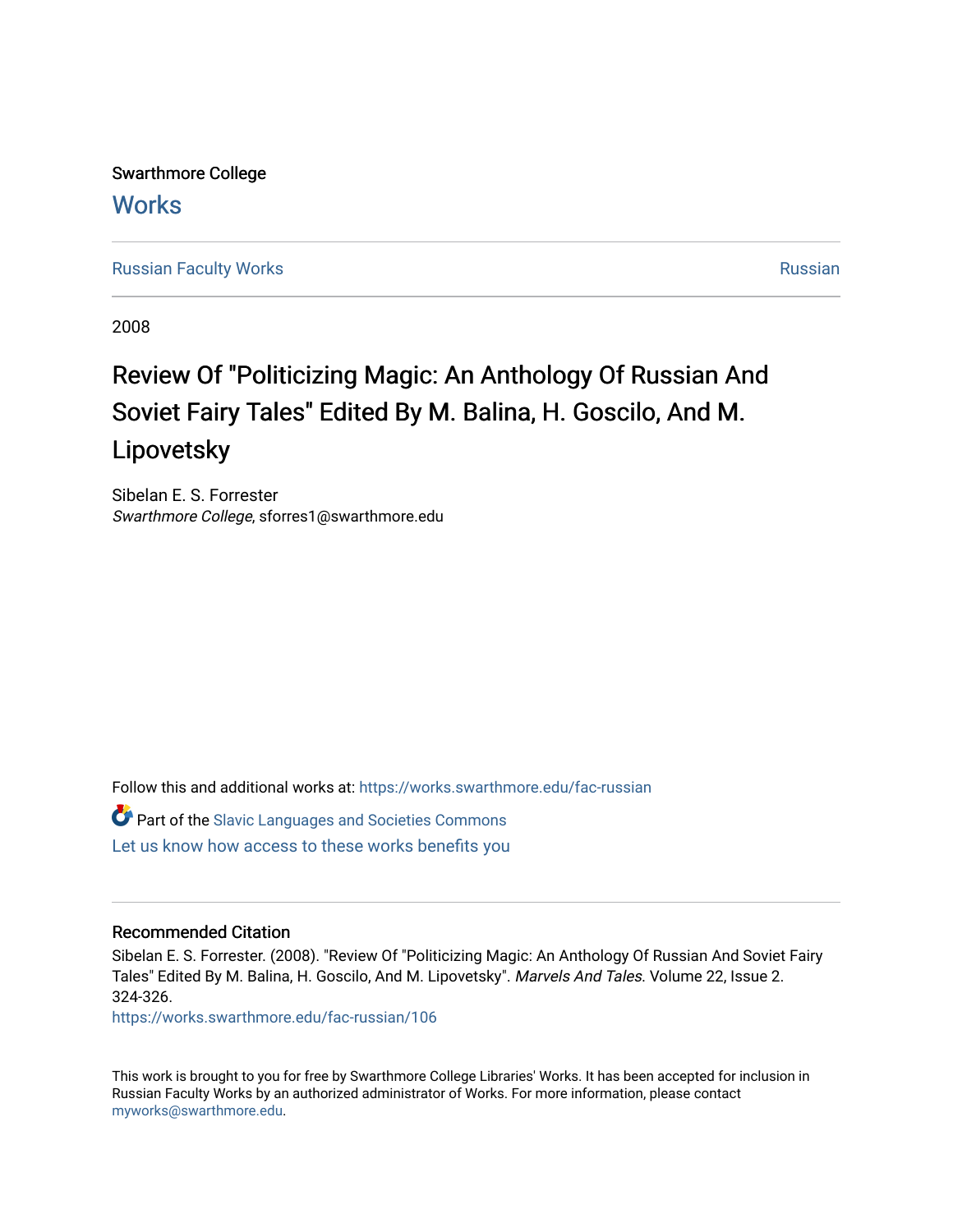

## **PROJECT MUSE®**

## **Politicizing Magic: An Anthology of Russian and Soviet Fairy Tales (review)**

Sibelan Forrester

Marvels & Tales, Volume 22, Number 2, 2008, pp. 324-326 (Review)

Published by Wayne State University Press



For additional information about this article Ъ. <http://muse.jhu.edu/journals/mat/summary/v022/22.2.forrester.html>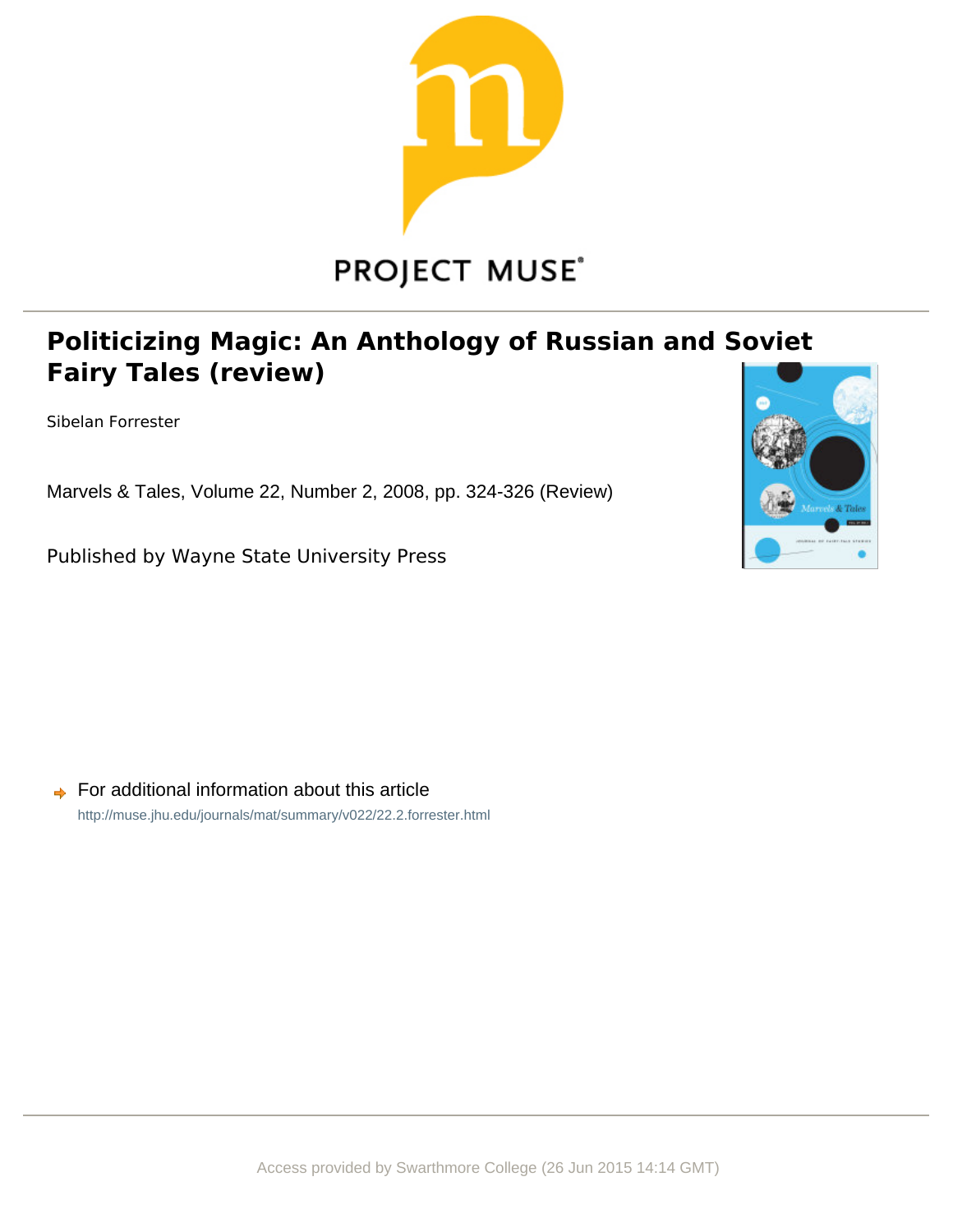a high level of shared knowledge is assumed, this book does not exclude all but a specialized academic audience.

In bringing Latin folktales back into the fold, Jan M. Ziolkowski has effectively done for medieval folklore studies what his endower did for Romanesque art. In this seminal work, the ways in which tradition and transmission in the Middle Ages are understood are forever enhanced. In short, *Fairy Tales from Before Fairy Tales: The Medieval Latin Past of Wonderful Lies* is a milestone.

> *Maria Teresa Agozzino American Folklore Society/The Ohio State University*

*Politicizing Magic: An Anthology of Russian and Soviet Fairy Tales. Edited by Marina Balina, Helena Goscilo, and Mark Lipovetsky. Evanston, IL: Northwestern University Press, 2005. xiv + 418 pp.*

Now that the kind of cachet that Russia had during the Cold War has moved to new languages and regions, many Russian programs on college and university campuses have discovered that Russian fairy tales make a popular undergraduate or general education topic. A number of courses now taught in the United States descended from one originally created by Helena Goscilo, professor of Slavic at the University of Pittsburgh. *Politicizing Magic: An Anthology of Russian and Soviet Fairy Tales* aims partly to serve such classes and partly to do much more. It includes translations by a number of individuals, some done expressly for this book, framed with theoretical essays by three editors who are all prominent scholars of Russian literature and culture. As these origins suggest, the book may serve as a required or supplemental text in courses on folklore, culture, and literature in a framework of Russian or Slavic studies but also as Russian material in a comparative course. It can also be profitably employed for pleasure reading, individual study, or research, particularly the enlightening and richly footnoted section introductions.

The book's three sections present "Folkloric Fairy Tales," "Fairy Tales of Socialist Realism," and "Fairy Tales in Critique of Soviet Culture," followed by brief notes on the translators and sources. Goscilo points out (xii) that the editors chose to exclude nineteenth-century Russian literary fairy tales, such as Pushkin's tales in verse or Aksakov's version of "Beauty and the Beast," "The Little Scarlet Flower," since that line of development does not lead neatly to the Soviet uses of folklore forms. Goscilo provides the edition's foreword (ix–xiv) and introduces the section of folkloric fairy tales, presenting them largely in terms of the course she created, with a description and evaluation of Russian and Western European folklore theory and analysis. The subsequent twelve translations by Goscilo include some of the tales that are most popular among Russian and other readers and some that have been adapted by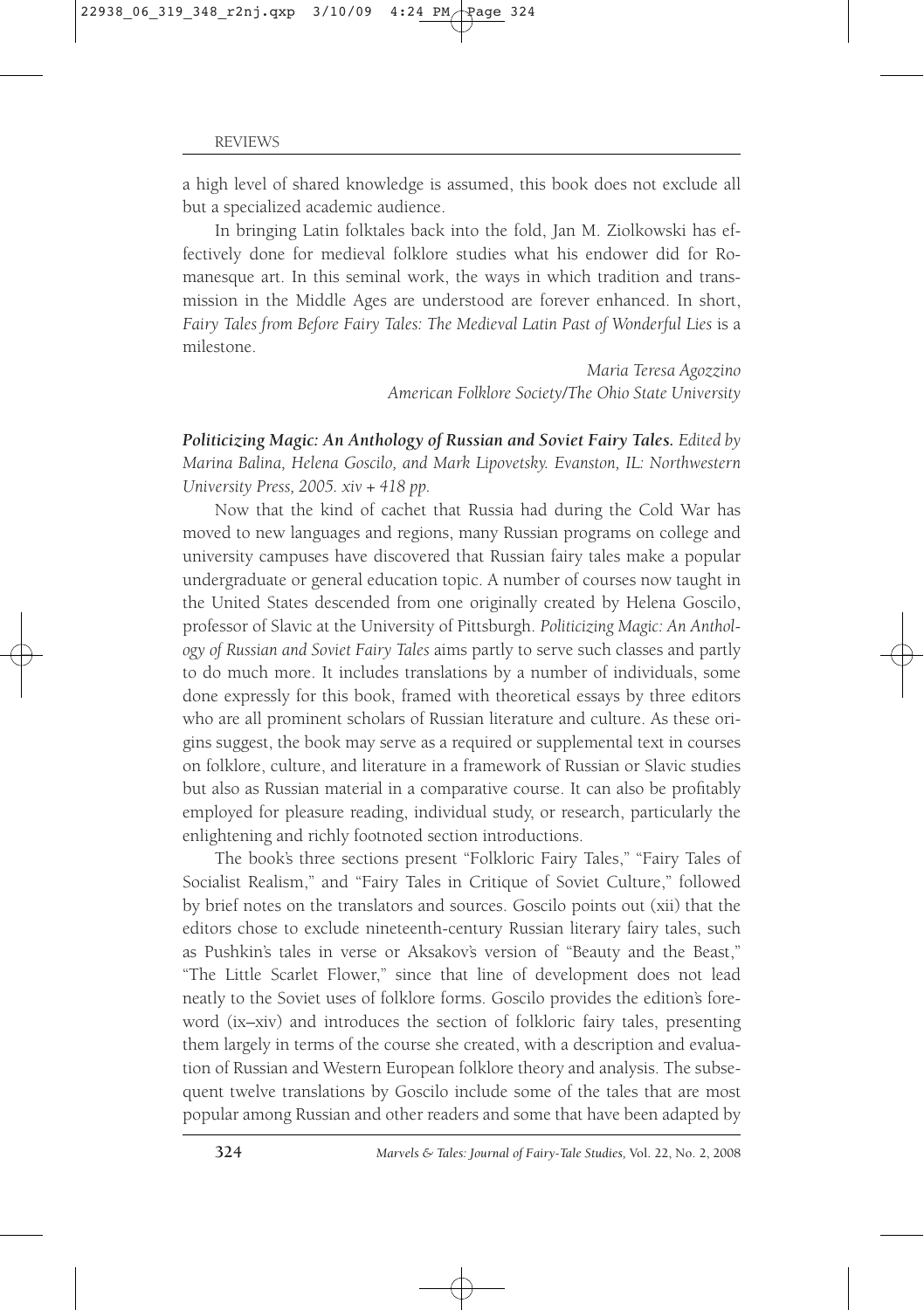Russian composers for opera, ballet, or orchestral treatment: "Vasilisa the Beautiful," "The Tale of Prince Ivan, the Firebird, and the Gray Wolf." Goscilo also includes "The Magic Ring," a cheerful example of Aleksandr Afanas'ev's bawdy folktales, which have been published more than once in English translation but never combined with the "censored" general collection. Goscilo's translations are brisk and pragmatic, with an occasional slip in style (anachronistic expressions, run-on sentences), but enjoyably readable as she captures the down-to-earth style of the originals.

Marina Balina (professor of Russian and German at Illinois Wesleyan University) introduces the Socialist Realist tales that Richard Dorson might have described as "fakelore." Balina's well-informed survey outlines the Soviet adoption of fairy tales for propaganda purposes and explains in elegant detail how propaganda functions in each of the five tales that follow. This section shows vividly how inapt the English term "Fairy Tales" is for many Russian examples—"magical tales" is a better rendering of the term *volshebnye skazki.* These Stalinist creations show the era's ambition to force once-imaginary wonders into reality, as magic beings or objects illustrate the transition to new social norms or teach class consciousness and properly unselfish behavior (Valentin Kataev's "Flower of Seven Colors"). Fairy tales have even served to provide vocabulary: the Russian word *samolët* (literally "self-flyer"), used in tales of flying carpets, replaced the borrowed, foreign term *aero,* "airplane," in the 1930s. One Stalin-era tale, "The Old Genie Khottabych," is excerpted here. Another, Pavel Bazhov's "The Malachite Casket" (adapted from a 1949 translation by Eve Manning), is set in the pre-Revolutionary past and has a true fairy-tale feeling, flattened psychology, and a folkloric plot alongside its literary features and careful adherence to a Soviet view of social class; the magical ending even gives it a touch of shamanism, appropriate to the tale's Ural setting.

Mark Lipovetsky (associate professor of Russian at the University of Colorado) introduces the final section, of works that employ magical or fairy-tale elements in critique of Soviet society, what he calls "the *anti-totalitarian* vector of the fairy-tale tradition in Soviet culture" (234). Lipovetsky addresses the development and psychological function of fairy tales throughout Russian and Soviet history and the long relationship of folklore to education of the masses. His illuminating and quotable observations on fairy-tale discourse in Soviet culture, official and dissident, map its place from the point of view of cultural studies. The five texts provided are quite various, from Yevgeny Zamyatin's stylistically persuasive *Fairy-Tales for Grown-Up Children* (1922) and part of Yevgeny Shvarts's play *The Dragon* to works from the 1970s. The length of most of these compels the editors to print only excerpts, and, unfortunately, the cuts impact the works' artistic value, though they do prove that fairy-tale elements may lurk in works that lack the tale's characteristic brevity. Vasily